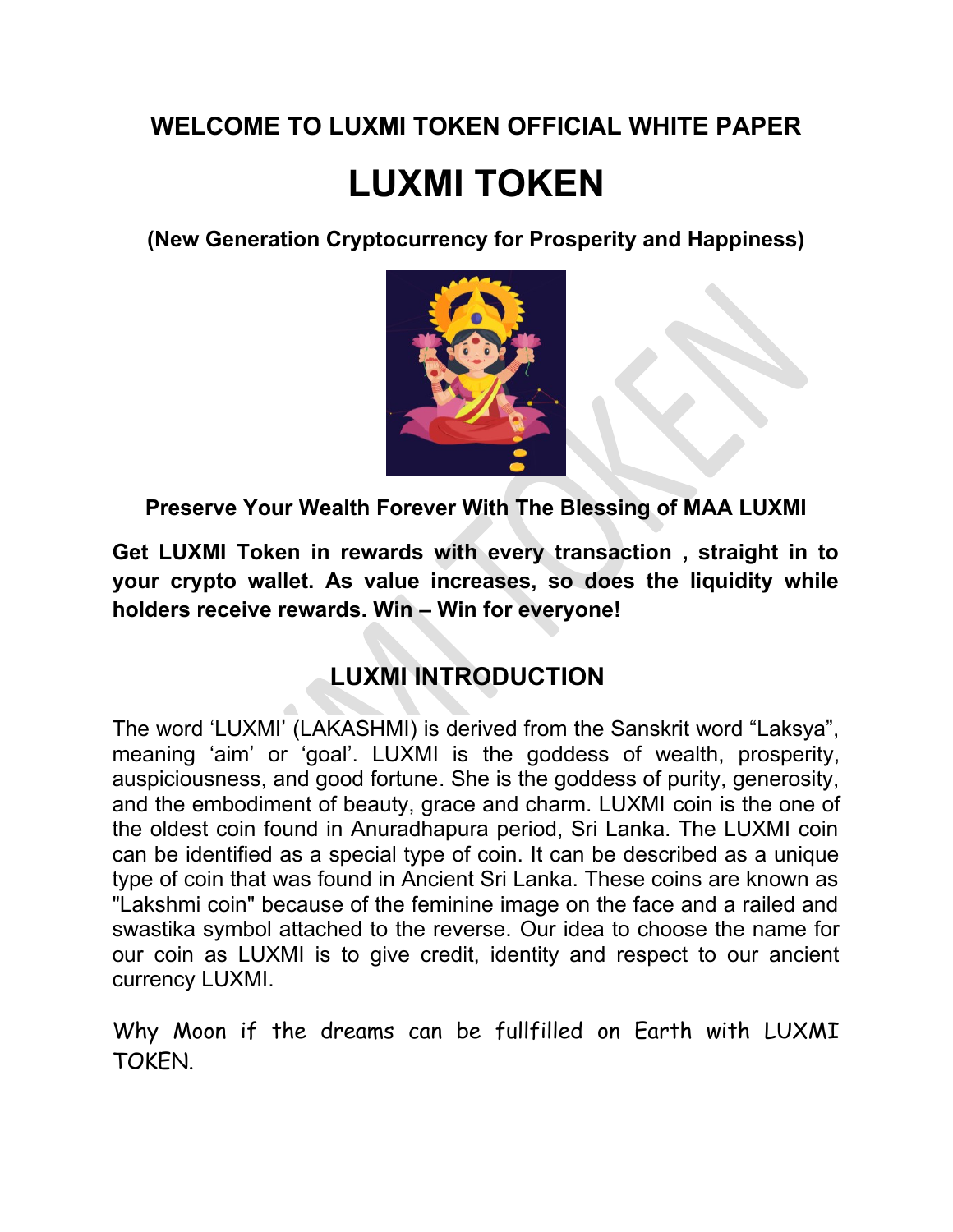#### **ABOUT BLOCKCHAIN**

'Blockchain technology has come a long way since the initial vision published by Satoshi Nakamoto in 2008. Big buzz words like "Bitcoin," "Blockchain," and "Cryptocurrency" are everywhere. Companies and governments have started to use Blockchain Technology in earnest and will increasingly do so for the foreseeable future.

Since its initial conception, Blockchain has encompassed both a social promise and new technology. Originally proposed as a solution for Bitcoin's Cryptocurrency record-keeping system, Blockchains are now used to store the records of all types of applications.

Core services we all depend on like the transfer of money, voting, land records, IP rights, and identity all rely on intermediaries. Blockchain software has begun taking the place of these antiquated systems. The software becomes the trusted record-keeping system, and the rules programmed into the software become the intermediaries.

#### **BLOCKCHAIN TECHNOLOGY IS A BRILLIANT INNOVATION ON THE INTERNET.**

As the Digital Economy matures, Blockchain is revolutionizing the way we do business and have fun.

TRADITIONALLY, A SERVER STORES ALL TYPES OF DATA IN A CENTRALIZED PLACE, WHICH IS SUBJECT TO MAJOR SECURITY RISKS. THE DEVELOPERS OF BLOCKCHAIN TECHNOLOGY ESTABLISHED A SYSTEM THAT DISPERSES THE DATA STORAGE ACROSS COMPUTERS AROUND THE GLOBE. THE SECURITY OF THIS SYSTEM IS UNPARARALLELED, WHICH IS WHY LUXMI DEVELOPMENT TEAM DECIDED TO REBUILD AND MAKE NEW CURRENCY THAT RUNS TO BLOCKCHAIN NETWORK. THIS WHITE PAPER WILL CONVEY THE VISION FOR LUXMI TOKEN,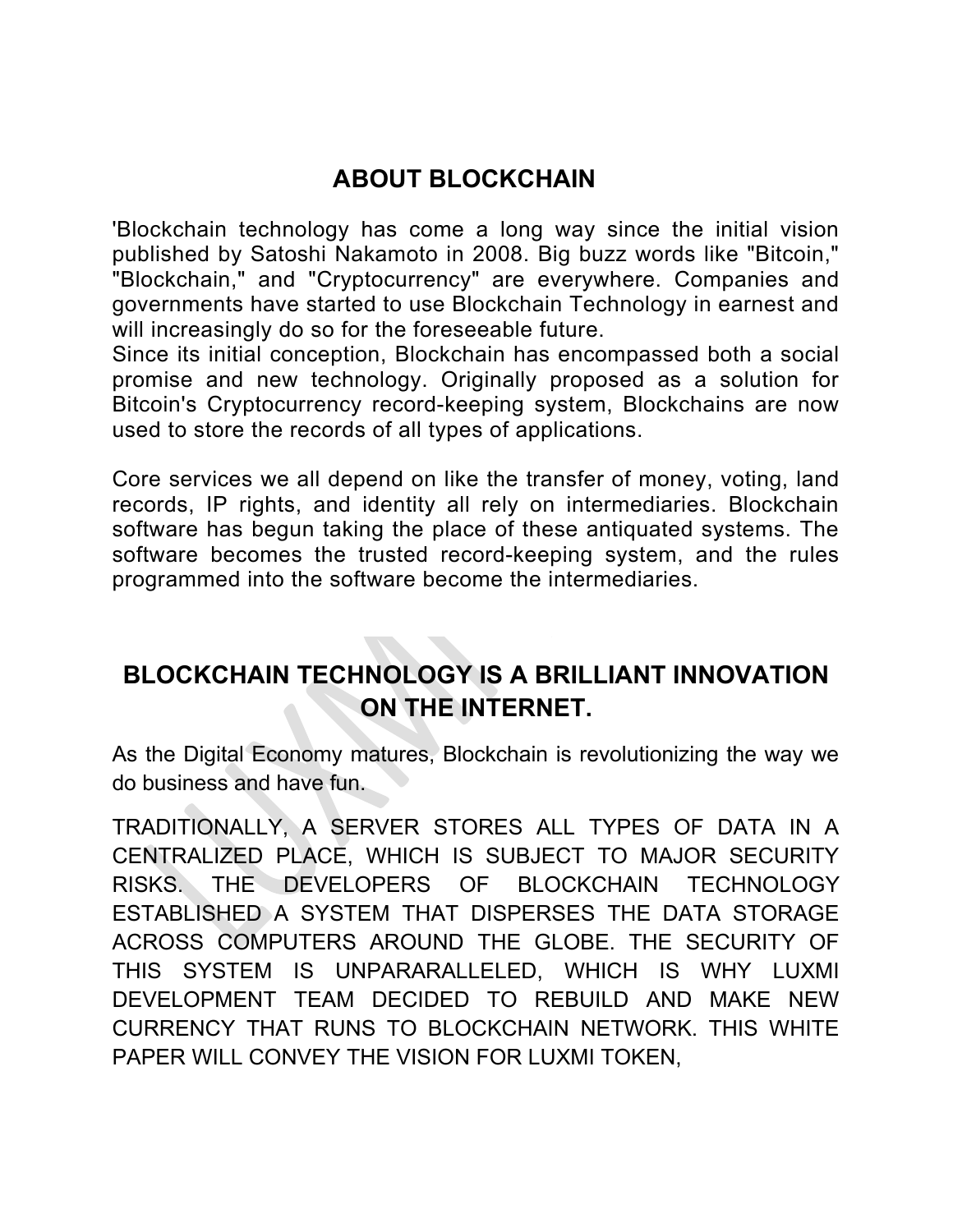#### **BINANCE SMART CHAIN (BSC)**

Binance Smart Chain is a [blockchain](https://coinmarketcap.com/alexandria/glossary/blockchain) network built for running smart contract-based applications. BSC runs in parallel with **[Binance's](https://coinmarketcap.com/exchanges/binance/)** native Binance Chain (BC), which allows users to get the best of both worlds: the high transaction capacity of BC and the smart contract functionality of BSC.

Furthermore, Binance Smart Chain also implements the [Ethereum Virtual](https://coinmarketcap.com/alexandria/glossary/ethereum-virtual-machine-evm) [Machine \(EVM\),](https://coinmarketcap.com/alexandria/glossary/ethereum-virtual-machine-evm) which allows it to run Ethereum-based applications like [MetaMask.](https://coinmarketcap.com/alexandria/glossary/metamask)

The aim of the platform is to enable developers to build [decentralized](https://coinmarketcap.com/alexandria/glossary/decentralized-applications-dapps) [applications \(DApps\)](https://coinmarketcap.com/alexandria/glossary/decentralized-applications-dapps) and help users manage their digital assets crosschain with low latency and large capacity. Binance Smart Chain has made immense traction in early 2021 so far partly thanks to Ethereum's congestion and gas fee issues, which has caused developers and staking investors to look for other options. The BSC community made the network even more appealing to new users as a cost-effective and stable alternative, by lowering its gas fee.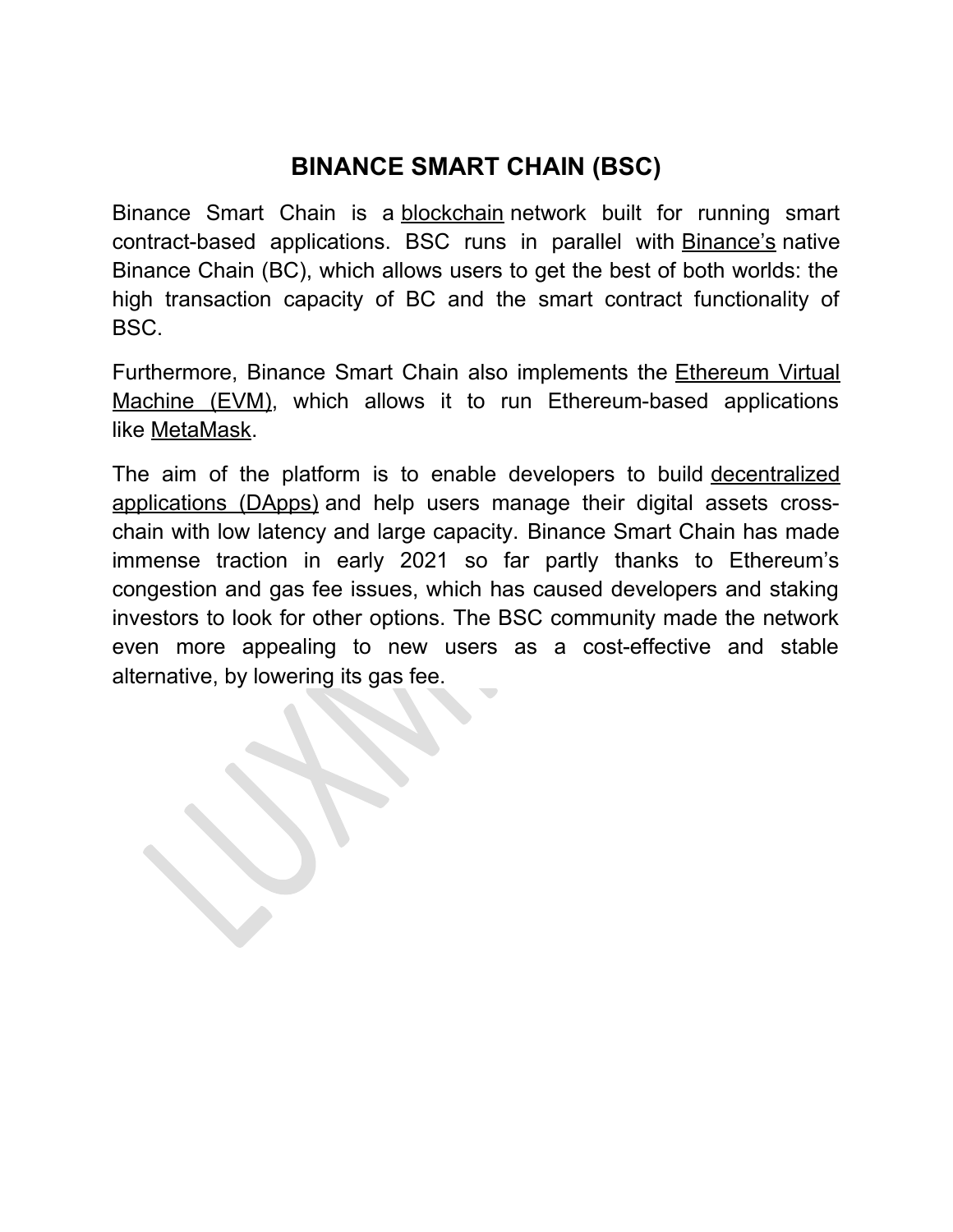#### **LUXMI TOKEN**

LUXMI is a decentralized BEP-20 token that aims to bringing the advanced generation platform. People will able to learn about blockchain and cryptocurrency and make easy, fast, secure transaction by using userfriendly and top notch security feature platform . LUXMI Token is project that is 100% run by its community. Like Bitcoin creator of LUXMI Token is anonymous person or group .

We are not a MEME Token, we have launched LUXMI with a purpose and utility in mind. Our Development team is situated in different parts. We are 100% dedicated and committed to getting this project successful and to change lives of individuals with big dreams.

LUXMI is our highest priority; we are here forever and here to stay LUXMI TOKEN will be the Universal Cryptocurrency Unit of the World, bare that in mind before investing. 5% token of total supply is reserved for the ceo of binance (Changpeng Zhao) for providing us BEP20 network that is more appealing to new users as a cost-effective and stable alternative, by lowering its gas fee.

So if you to be a part of a growing awesome community driven project please read on….

NAME : LUXMI

Symbol : LXM

*Contract Address: 0x5df2434ad0a7fc9c1e5911834636747e357f22a0*

Technical Format : BEP20

Official Website: [www.luxmitoken.com](http://www.luxmitoken.com/)

Facebook :<https://www.facebook.com/luxmi.network/>

Twitter : <https://twitter.com/LuxmiToken>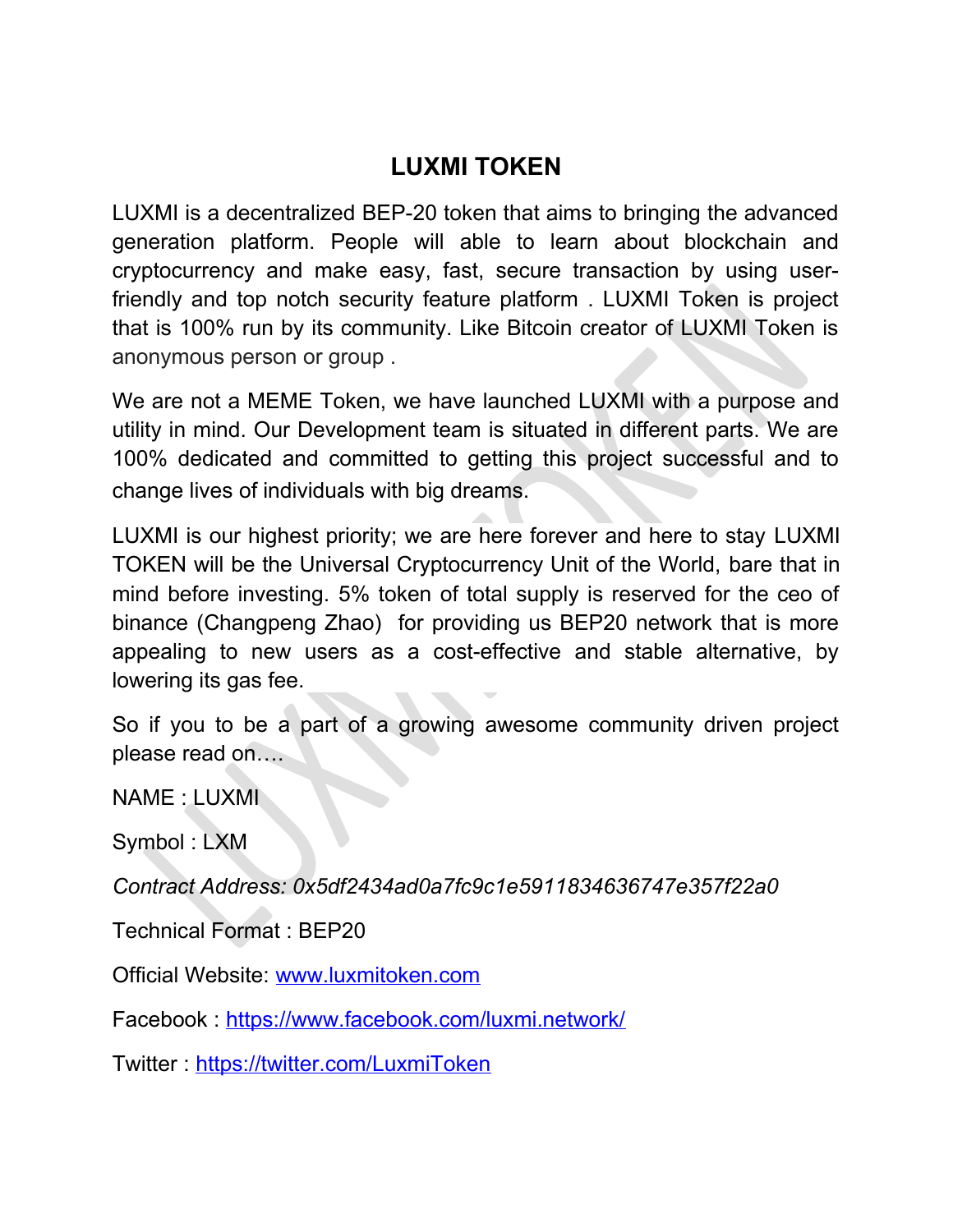#### **MISSION**

Our Mission is to

- Provide every holder with simple and effective ways to gain exposure to digital assets.
- Providing equal opportunities for every stakeholder to earn profit without any discrimination.
- To remove the obstacles faced while moving towards an advanced financial ecosystem.
- Operate as a community-focused and community driven digital asset, fully decentralized in every sense of the word.

#### **VISION**

We aspire to "Convert Every Wallet in Crypto Wallet." We envision a world where wealth-building strategies that were once only accessible to affluent individuals become available to everyone, transferring the power over our financial systems back to the people. Our platform is going to create a revolutionary ecosystem to bring more people into digital assets, helping to maintain their privacy, security, power, and autonomy. We strive to create an ecosystem based watch and reward/ Make and reward sound monetary policy and all the foundational strength that comes with a sound digital asset.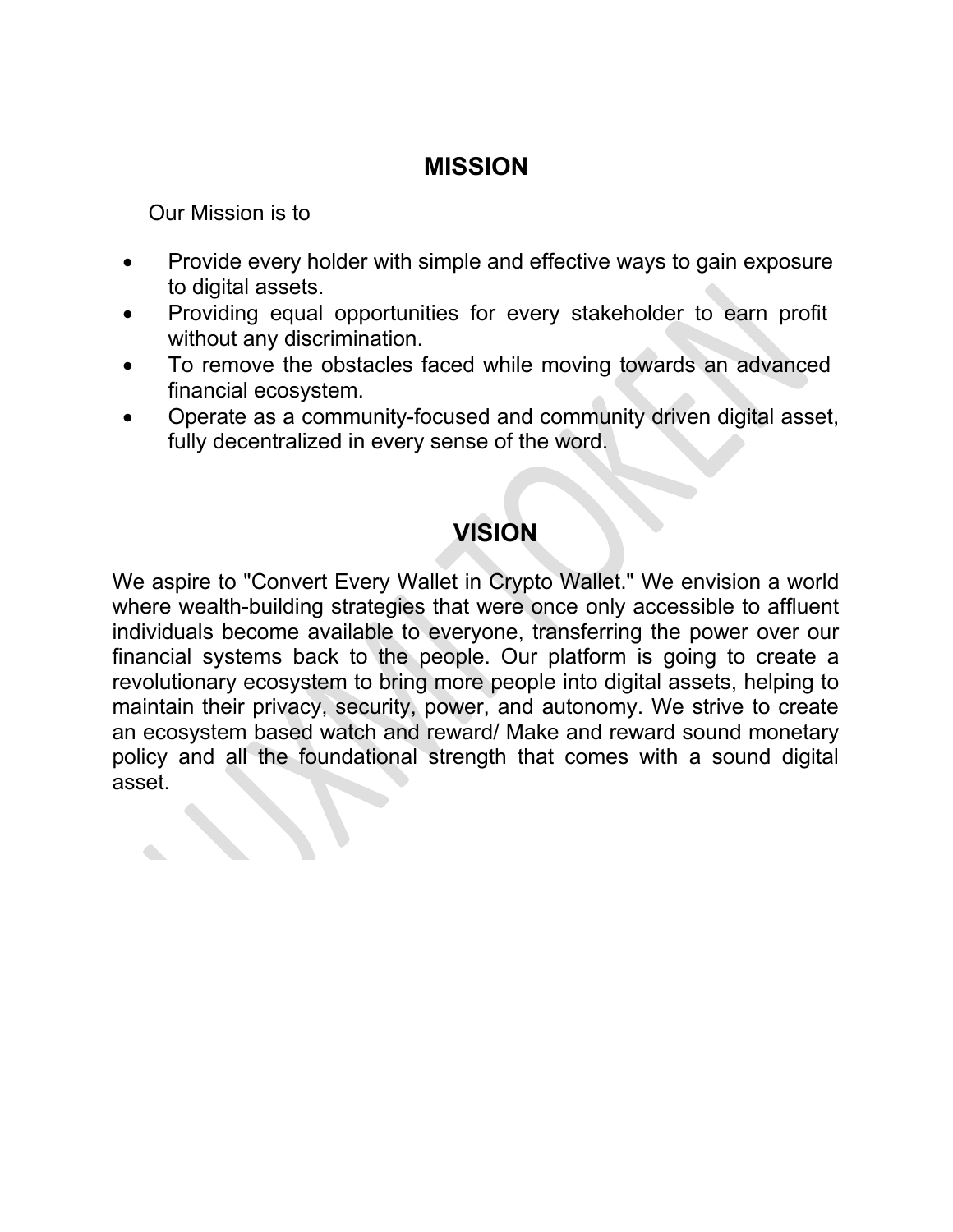# **FEATURES**

**Community Driven –** LUXMI is decentralized and governed by its vibrant, supportive, and amazing community members. Our team and community volunteers welcome and embrace diverse perspectives to help build LUXMI into one of the best decentralized communities in the crypto world.

**Auto LP Acquisition** – Every trade contributes toward automatically generating liquidity locked inside PancakeSwap LP.

LUXMI Token features a self-sustaining liquidity pool that sucks up tokens from transactions in the form of fees and adds them to LUXMI liquidity pool on PancakeSwap. This adds a solid price floor for the token. It also penalizes selling activities, thereby discouraging whales from dumping the token in the markets. 5% of every transaction contributes toward automatically generating liquidity.

 **Token Reflection** – LUXMI Token belongs to that class of token which rewards their investors for just holding them. More you hold them over time the reward amount increases. As Luxmi token grows and attain success with increased transactions so the reward increases for the investors. We believe this mechanism provides investors with an active stake in LUXMI success. Five percent of each transaction is redistributed to token holders For every active user transaction, Five percent LUXMI Rewards are granted to holders' proportional to the amount of tokens currently held. Simply Hold LUXMI token and watch your holdings continuously increase in real time.

**Security** – LUXMI Token is powered by Binance Smart Chain (BSC) and enjoys the best security and safety protocols that crypto technology has to offer.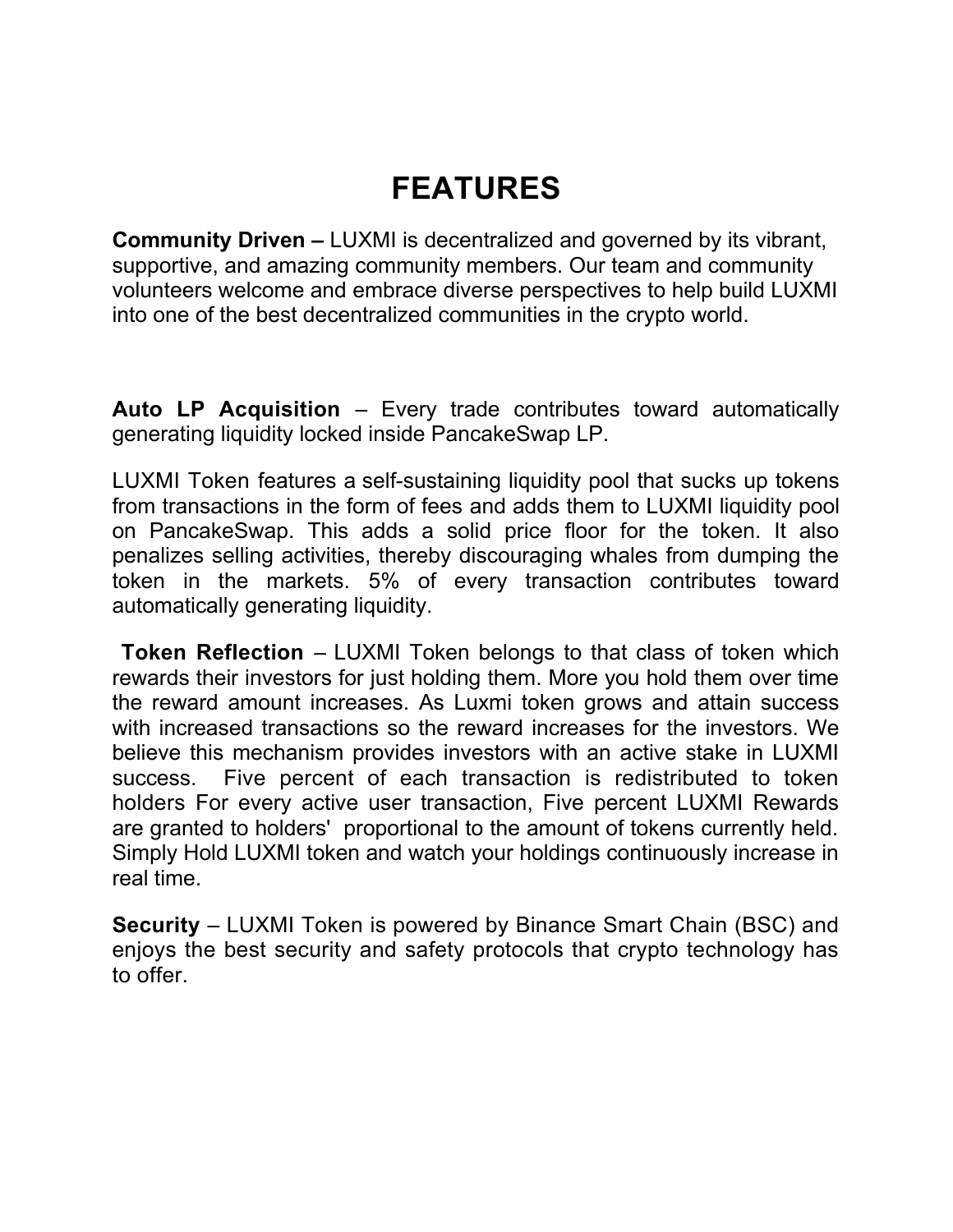# **OUR PROJECTS**

We have several innovative projects we are working on. These projects are designed to set the ball rolling on our goal of creating an improved and a new generation DeFi world. Below are the Some innovative projects Team LUXMI is working on.

#### **LUXMI NFT**

Concept LUXMI NFT is a visionary idea of an online Art platform where absolutely all the NFT will be hosted and controlled by the users of the platform. Proprietary NFT marketplace that is bringing artists and art lovers under one virtual roof. Create, buy and sell NFTs with ease on our userfriendly platform. Interact with members of the NFT community and share your favorite NFTs and ideas.

Buy/Sell NFTs & Collectibles on our marketplace platform. We will launch our unique LUXMI NFT 3D Art models with different features and accessories. We will also have a unique design NFT Series.

#### **LUXMI DEX ( Decentralized Exchange)**

**Decentralized Exchanges** (**DEX**) are a type of [Cryptocurrency](https://en.wikipedia.org/wiki/Cryptocurrency_exchange) exchange whichallows for direct [peer-to-peer](https://en.wikipedia.org/wiki/Peer-to-peer) [Cryptocurrency](https://en.wikipedia.org/wiki/Cryptocurrency) transactions to take place [online](https://en.wikipedia.org/wiki/Online) securely and without the need for an [intermediary](https://en.wikipedia.org/wiki/Intermediary). We are going to Simplify the Decentralized Exchanges So people can use & work on DEX with an ease.

Future versions will offer additional DeFi features such as: BSC BEP token swap, Liquidity Provision and Rewards, Automated Market Making, Live Trading with Stop-limit Orders.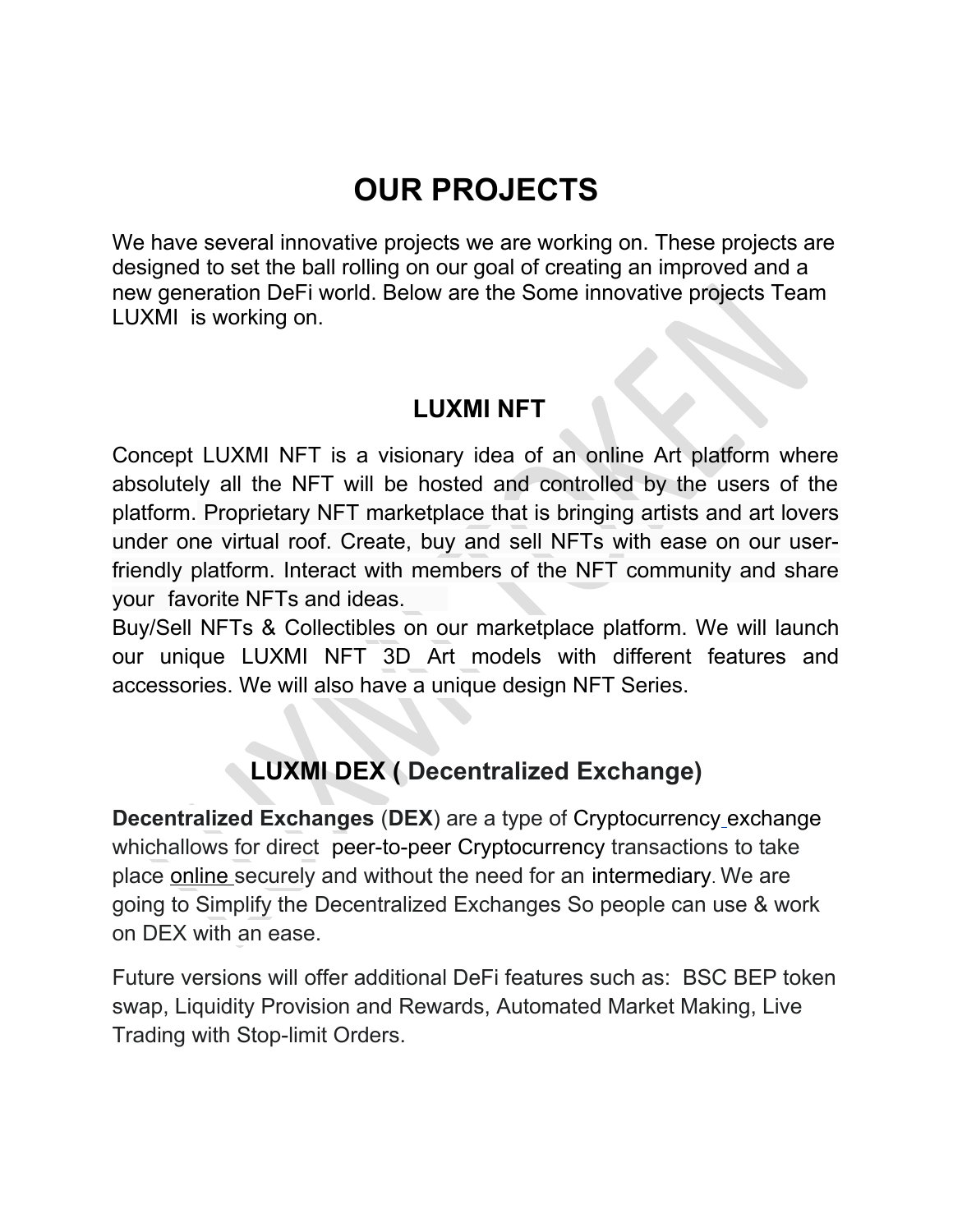#### **LUXMI CRYPTO EDUCATIONAL APPS**

Create a platform that is simple a free resource that provides open-access, high-quality crypto education to the world. People are still untouched and unaware about the cryptocurrency world.

Our mission at LUXMI is to empower the individual through cryptocurrency and we believe that journey begins with knowledge. So to educate people about cryptocurrency we are going to launch crypto educational applications soon. We know that the lack of knowledge about cryptocurrency is one of the main barriers to entry in cryptocurrency market — which is where LUXMI Crypto education APPS can help. These apps will educate people from basics to advanced level of cryptocurrency.

LUXMI fulfills the dreams of all crypto lovers, be it a crypto expert or laymen in the field. It caters to all levels of knowledge and interest — from the crypto-curious to the crypto-native. Anyone can start here from basics of cryptocurrency like bitcoin, can have deep knowledge of big projects in DeFi , can learn concepts of trading and investing. It gives a platform for having knowledge of crypto-world and also tells the way to securely investing your hard earned money.

LUXMI Apps is also a platform for crypto experts to share their knowledge with the world.

#### **E-COMMERCE**

**LUXMI GOLD COINS** : The easiest way to buy 24K pure gold LUXMI COINS online.

A digital platform that allows you to buy and take delivery of 24k physical LUXMI Gold Coin from our Website in near future. Get 24K LUXMI Gold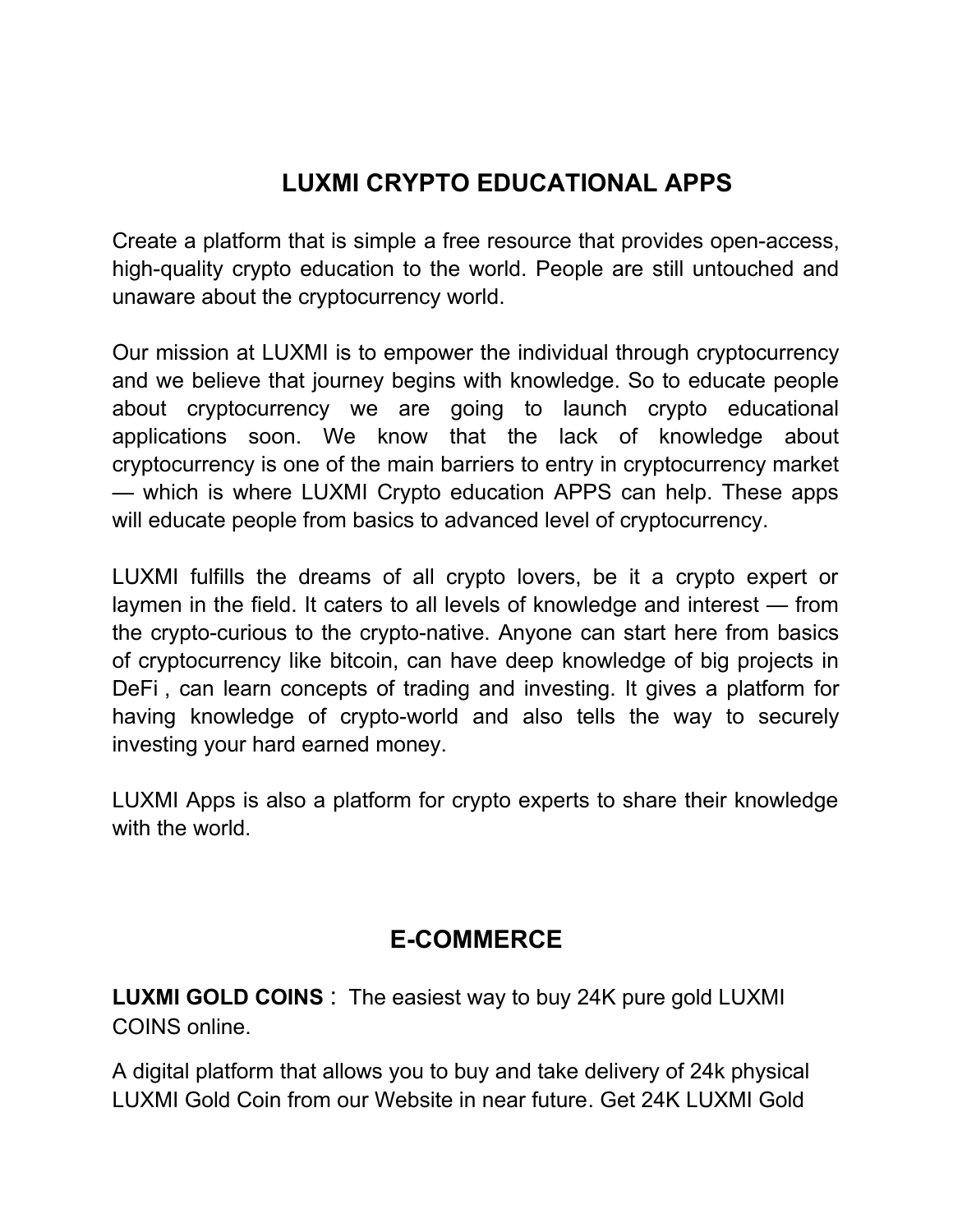Coin delivered to your doorstep. Pay for LUXMI gold coins either with LUXMI Tokens or in any other Fiat currencies, 24K Pure Gold Quality Guaranteed , 100% Secure with Delivery Insurance, Best Prices in the market. Order Tracking & Support.

#### **CHARITY DONATIONS**

LUXMI is more than just a personal financial opportunity it's the blessing of Maa LUXMI and it aims to not only help the world but inspire competitors to really look to placing wealth where it matters the most.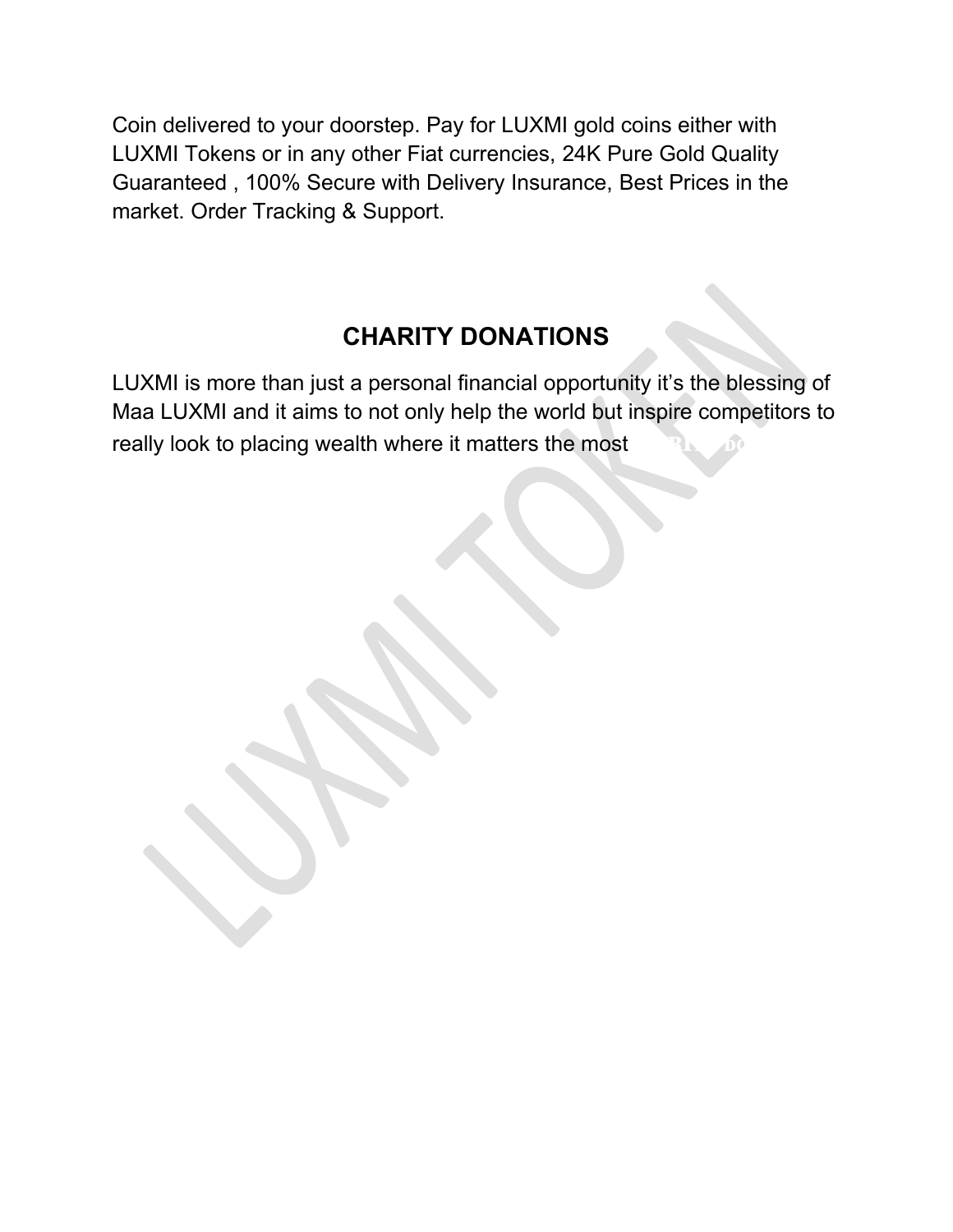## **Tokenomics**

#### **Tax distribution**

- Every LUXMI Token transaction has a 15% automatic tax.
- The transaction is smartly distributed to achieve optimum balance between volatility management, returns and growth.
- Marketing Budget Allocation : 5% of each transaction is held as marketing budget to correct market volatility or increase growth rate by marketing.
- Reflection: 5% of each transaction is redistributed to token holders. That means you can earn more coins by just holding them in your wallet.
- Note :- Centralized exchanges /wallets may not apply tokenomics.
- LP Acquisition: 5% of every transaction contributes toward automatically generating liquidity. Auto-growing Liquidity with each trade, the underlying liquidity automatically grows. This means a stronger token, and less volatility.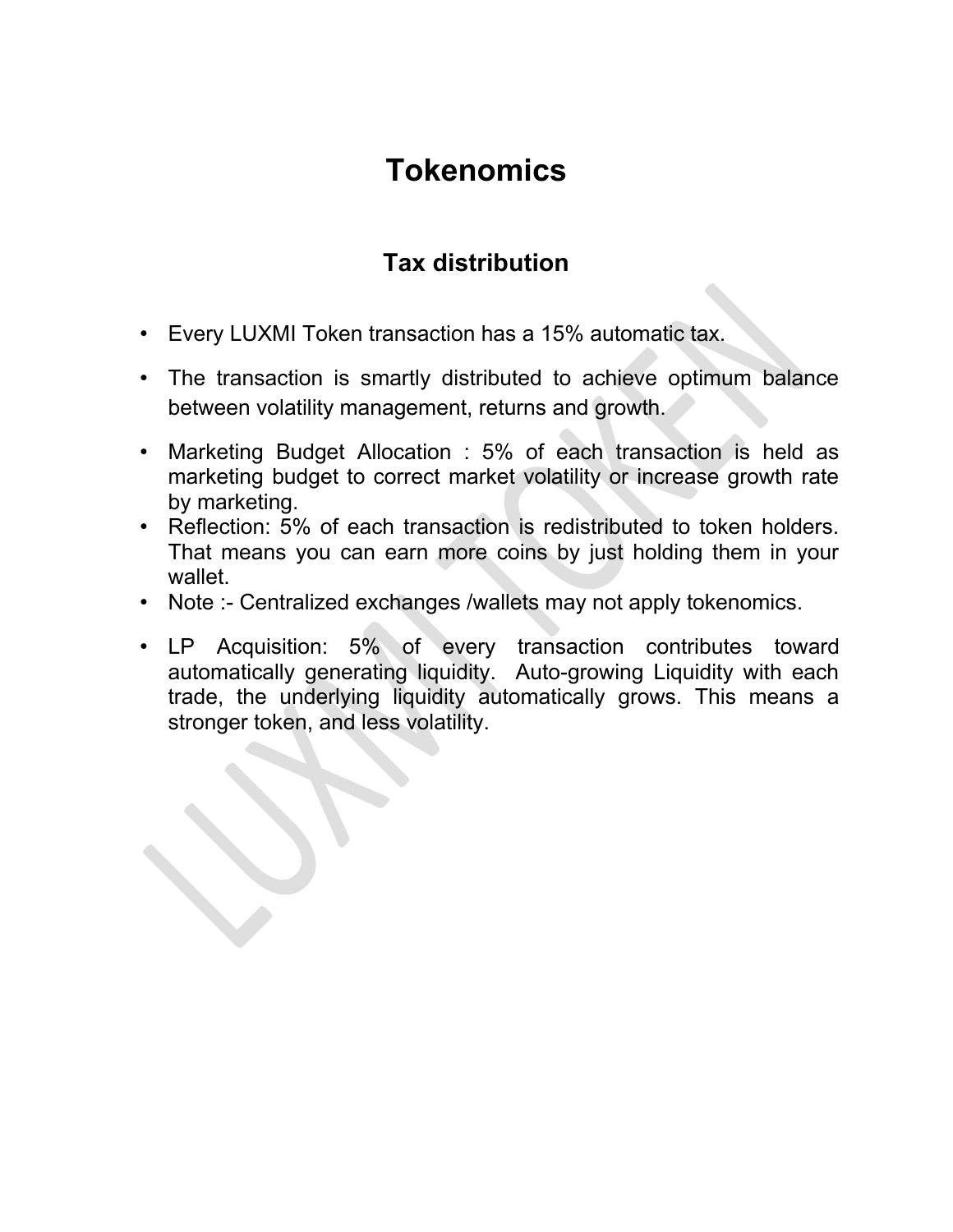### **Token Distribution**

Token Name: LUXMI

Token Code : LXM

Network Type : BEP20

Contract Address:

0x5df2434ad0a7fc9c1e5911834636747e357f22a0

Total Supply: 51,000,000,000 (51Billion)

Dev and Team

10% of Total supply

Marketing and Product Development: 5% of Total supply

Manual Burn : 5% of Total supply

Relief Fund: 15% of Total supply

Donation to CEO of Binance Smart Chain : 5% of Total supply

Public Sale 40% of Total supply

 CEX Sale 20 % 0f Total Supply.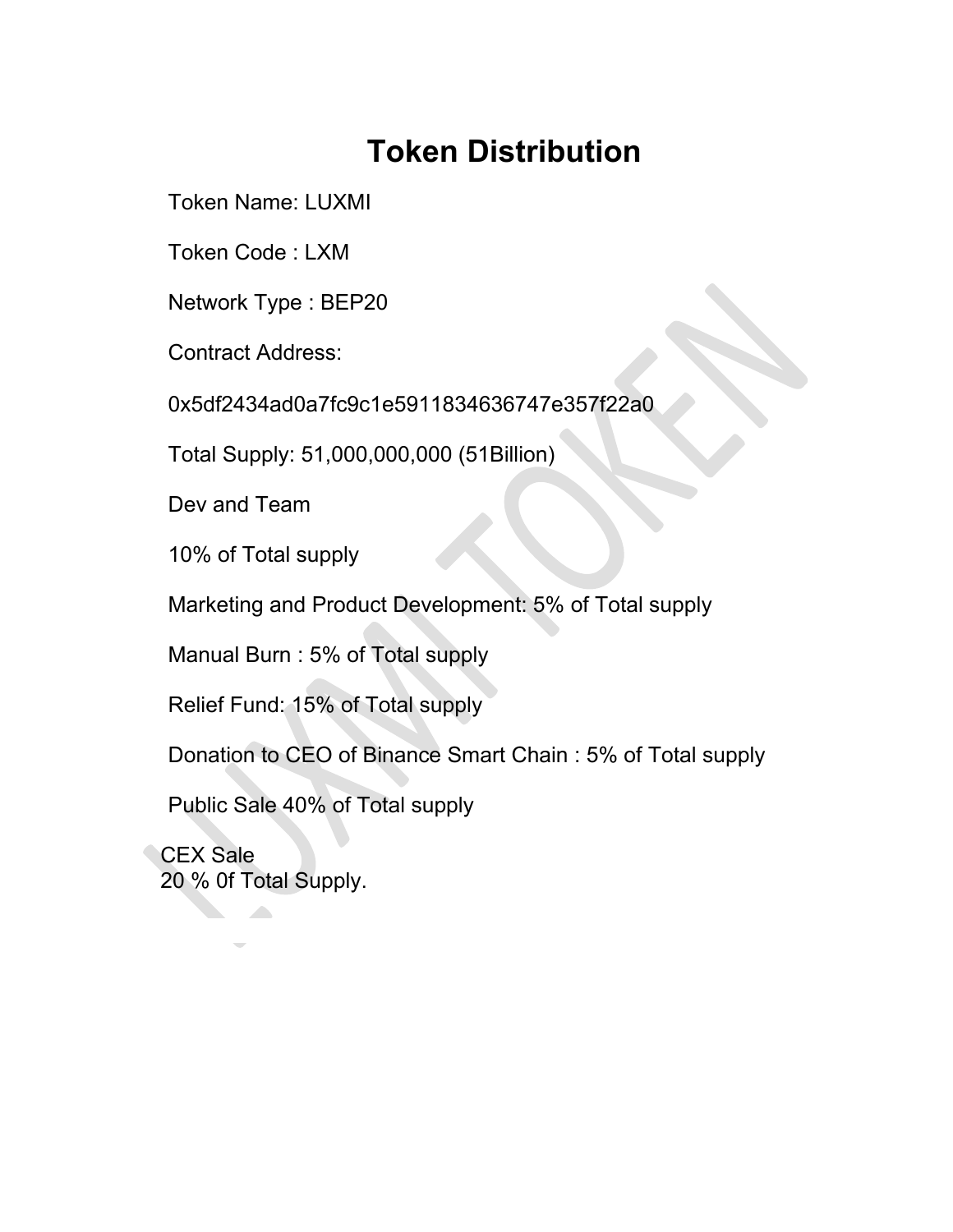### **ROADMAP**

Creation of Team R&D in Blockchain networks, Defi, Cefi, Security

Verified Smart Contract Creation

Publish Whitepaper

#### **Phase 2**

Website Launch

Build a social media network

**PreSale** 

Listing on Pancakeswap

Liquidity locked

Update Logo BscScan

#### **Phase 3**

Apply for CoinGecko

Apply for Coin market cap

Marketing on Twitter Facebook and all other Social Media.

First Audit

Advertising on Crypto Sites

Focus on promoting a strong community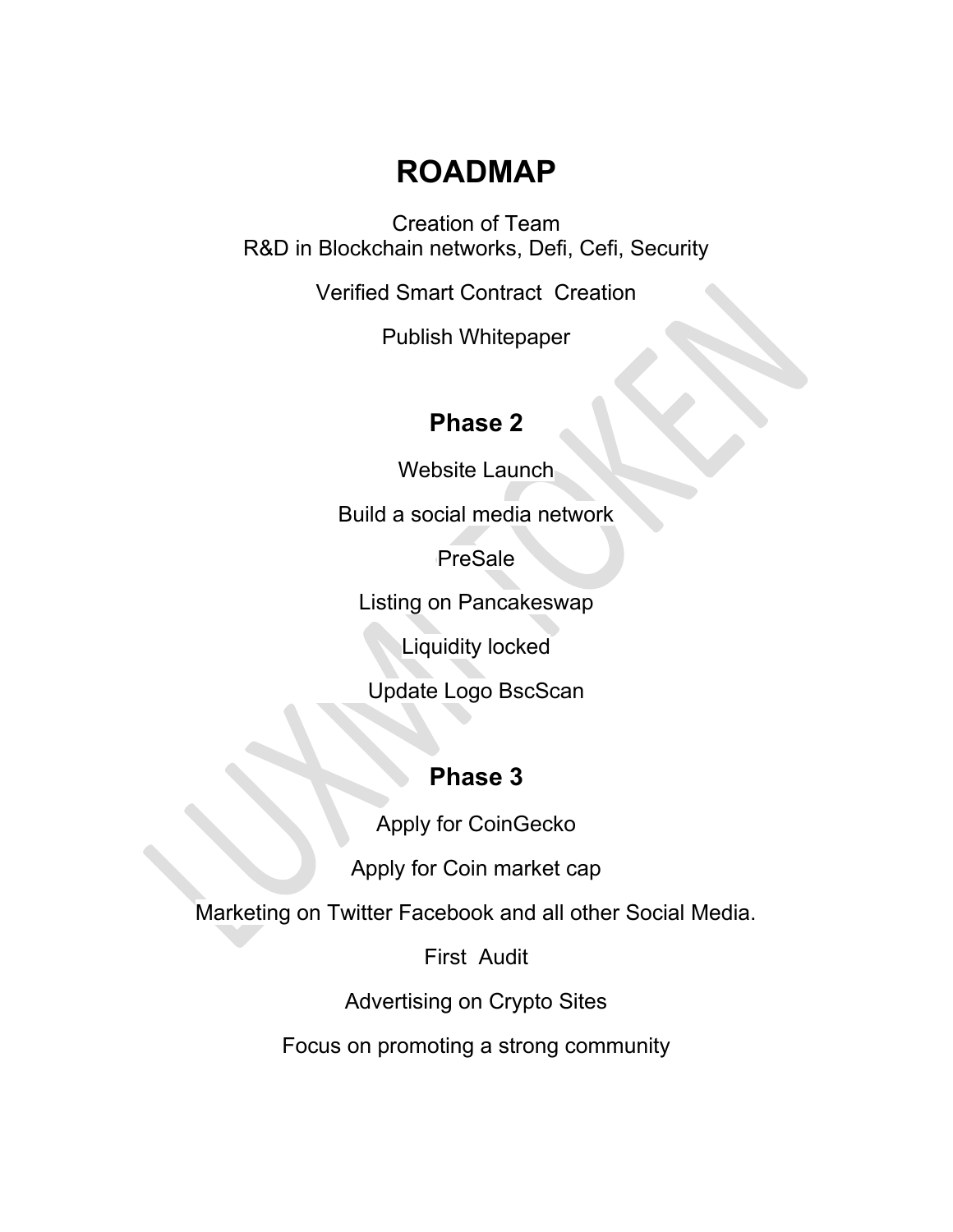#### **Phase 4**

Second audit

Marketing

Website Redesign

Launch Luxmi Dex

Central Exchange Listing

#### **Phase 5**

LUXMI Crypto Educational Apps

Promotion and Campaigning events

#### **Phase 6**

Release NFT Market Place, NFT Collection.

Start Donation to Charity of Community.

Promotion and campaigning events.

#### **Phase 7**

Release LUXMI GOLD COINS.

Partnership with coin payments that allows merchants across the world on ecommerce platforms the ability to accept LUXMI TOKEN as payment if they choose.